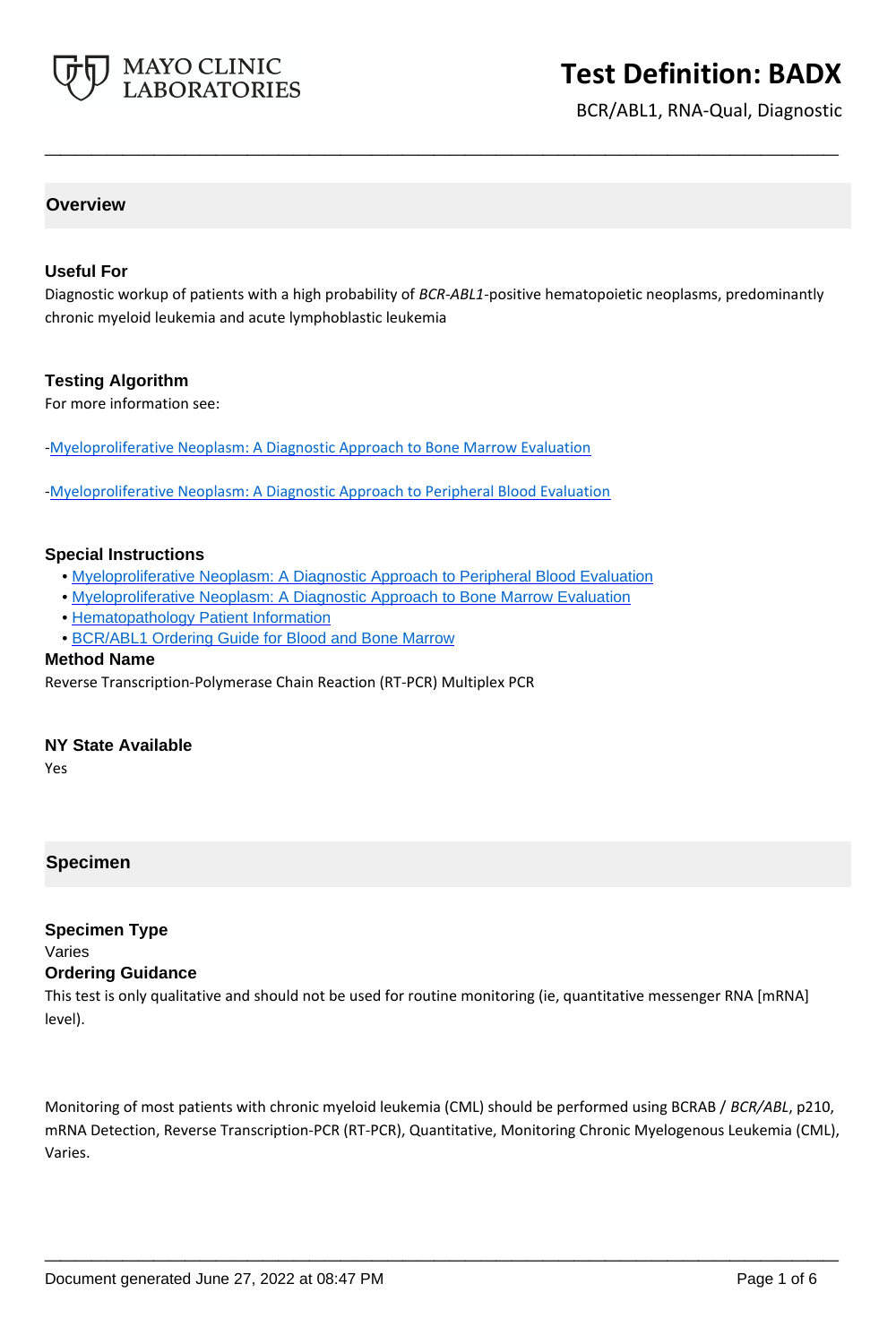

BCR/ABL1, RNA-Qual, Diagnostic

Monitoring of patients known to carry a p190 fusion should be performed using BA190 / *BCR/ABL*, p190, mRNA Detection, Reverse Transcription-PCR (RT-PCR), Quantitative, Monitoring Assay, Varies.

For information on which test to order for various scenarios, see **BCR/ABL1** Ordering Guide for Blood and Bone Marrow

**\_\_\_\_\_\_\_\_\_\_\_\_\_\_\_\_\_\_\_\_\_\_\_\_\_\_\_\_\_\_\_\_\_\_\_\_\_\_\_\_\_\_\_\_\_\_\_\_\_\_\_**

#### **Shipping Instructions**

**Refrigerate specimens must arrive within 5 days of collection, and ambient specimens must arrive with 3 days (72 hours) of collection.** Collect and package specimens as close to shipping time as possible.

#### **Necessary Information**

#### **The following information is required:**

1. Pertinent clinical history including if the patient has a diagnosis of chronic myelogenous leukemia or other *BCR/ABL1*-positive neoplasm

**\_\_\_\_\_\_\_\_\_\_\_\_\_\_\_\_\_\_\_\_\_\_\_\_\_\_\_\_\_\_\_\_\_\_\_\_\_\_\_\_\_\_\_\_\_\_\_\_\_\_\_**

- 2. Date of collection
- 3. Specimen source (blood or bone marrow)

## **Specimen Required Submit only 1 of the following specimens:**

**Specimen Type:** Whole blood

#### **Container/Tube:**

- **Preferred:** Lavender top (EDTA)
- **Acceptable:** Yellow top (ACD)
- **Specimen Volume:** 10 mL

#### **Collection Instructions:**

- 1. Invert several times to mix blood.
- 2. Send whole blood specimen in original tube. **Do not aliquot.**
- 3. Label specimen as blood.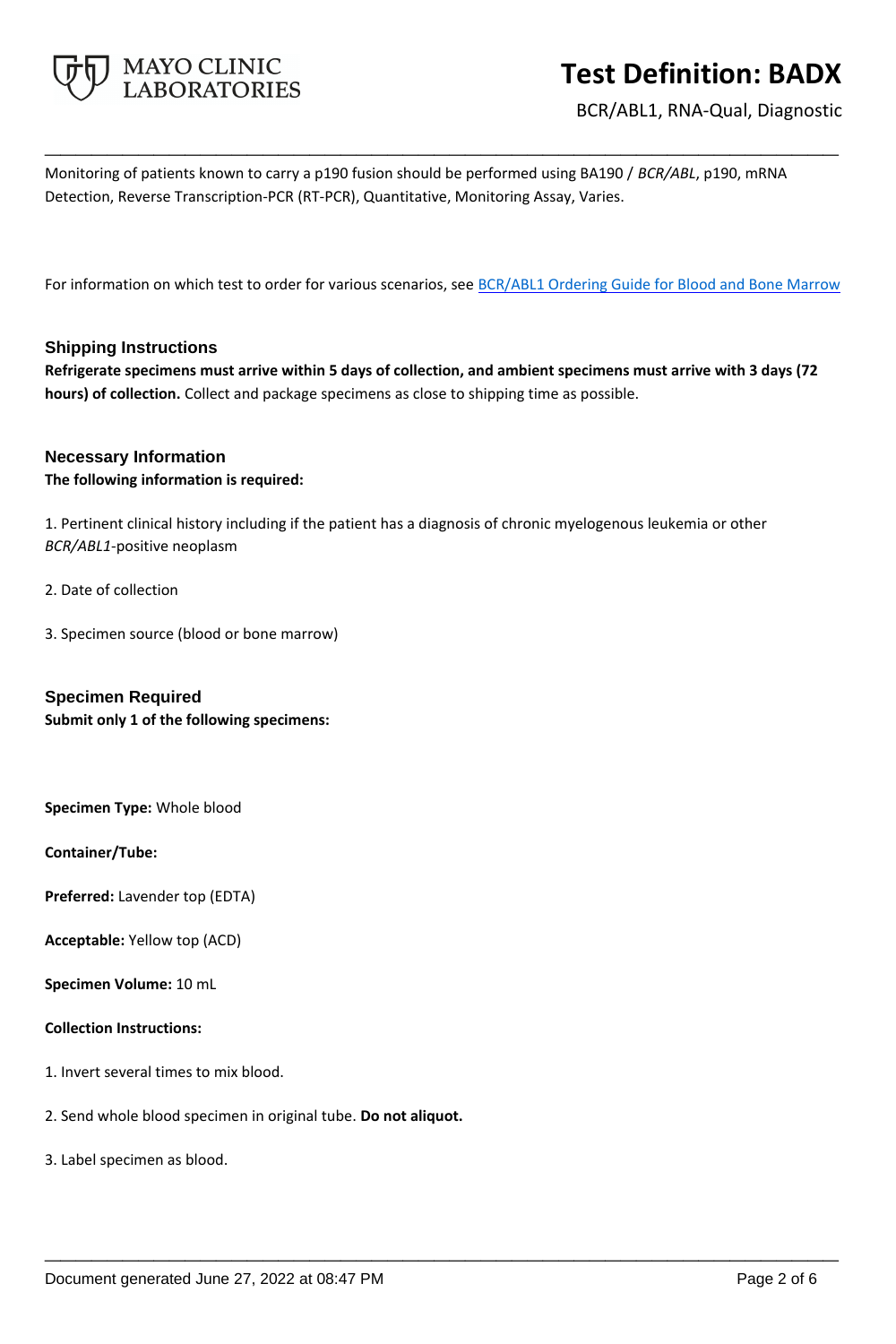

BCR/ABL1, RNA-Qual, Diagnostic

**Specimen Type:** Bone marrow

**Container/Tube:**

**Preferred:** Lavender top (EDTA)

**Acceptable:** Yellow top (ACD)

**Specimen Volume:** 4 mL

**Collection Instructions:**

- 1. Invert several times to mix bone marrow.
- 2. Send bone marrow specimen in original tube. **Do not aliquot.**
- 3. Label specimen as bone marrow.

#### **Forms**

1. [Hematopathology Patient Information](https://www.mayocliniclabs.com/it-mmfiles/Hematopathology_Patient_Information_Sheet.pdf) (T676)

2. If not ordering electronically, complete, print, and send a [Hematopathology/Cytogenetics Test Request](https://www.mayocliniclabs.com/it-mmfiles/hematopathology-request-form.pdf) (T726) with the specimen.

**\_\_\_\_\_\_\_\_\_\_\_\_\_\_\_\_\_\_\_\_\_\_\_\_\_\_\_\_\_\_\_\_\_\_\_\_\_\_\_\_\_\_\_\_\_\_\_\_\_\_\_**

#### **Reject Due To**

Gross hemolysis Reject Other Moderately to severely clotted

#### **Specimen Minimum Volume**

Peripheral blood: 8 mL

Bone marrow: 2 mL

## **Specimen Stability Information**

| <b>Specimen Type</b> | <b>Temperature</b>       | <b>Time</b> | <b>Special Container</b> |
|----------------------|--------------------------|-------------|--------------------------|
| <b>Varies</b>        | Refrigerated (preferred) | 5 days      | PURPLE OR PINK TOP/EDTA  |
|                      | Ambient                  |             | PURPLE OR PINK TOP/EDTA  |

**\_\_\_\_\_\_\_\_\_\_\_\_\_\_\_\_\_\_\_\_\_\_\_\_\_\_\_\_\_\_\_\_\_\_\_\_\_\_\_\_\_\_\_\_\_\_\_\_\_\_\_**

## **Clinical & Interpretive**

## **Clinical Information**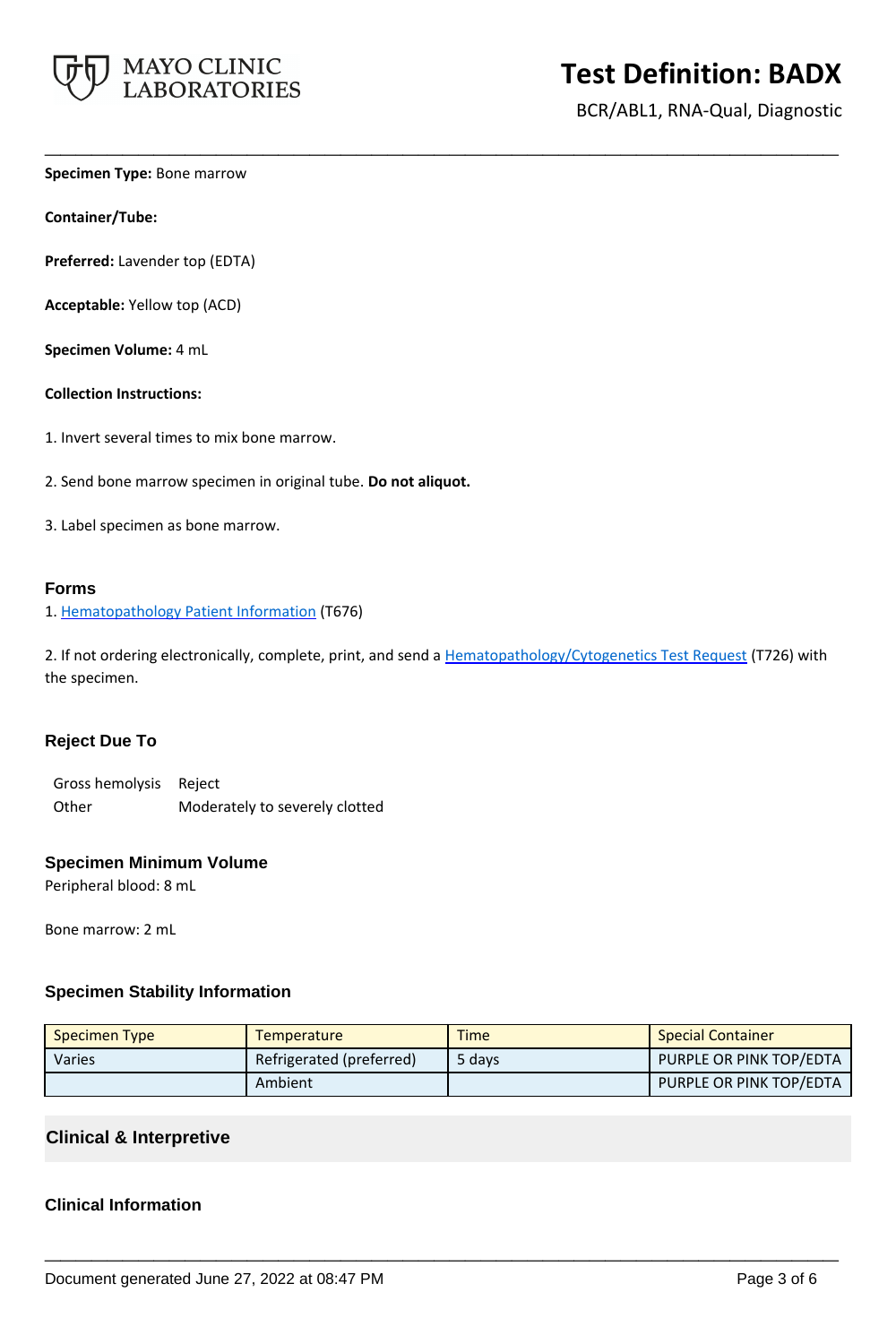

BCR/ABL1, RNA-Qual, Diagnostic

The t(9;22)/*BCR-ABL1* abnormality is associated with chronic myeloid leukemia (CML) and "Philadelphia-positive" acute lymphoblastic leukemia of B-cell lineage (Ph+ ALL). Very rarely, this abnormality has also been identified in cases of acute myeloid leukemia and T-lymphoblastic leukemia/lymphoma. The fusion gene on the derivative chromosome 22q11 produces a chimeric *BCR-ABL1* mRNA transcript and corresponding translated oncoprotein. Despite substantial breakpoint heterogeneity at the DNA level, a consistent set of *BCR-ABL1* messenger RNA (mRNA) transcripts are produced that can be readily and sensitively detected by reverse transcription-polymerase chain reaction (RT-PCR) technique. In CML, breakpoints in *BCR* result in either exons 13 or 14 (e13, e14) joined to exon 2 of *ABL1* (a2). The corresponding e13-a2 or e14-a2 *BCR-ABL1* mRNAs produce a 210-kDa protein (p210). Rare cases of CML are characterized by an e19-a2 type mRNA with a corresponding p230 protein. In Ph+ ALL, the majority of cases harbor an e1-a2 *BCR-ABL1* mRNA transcript, producing a p190 protein. However, chimeric mRNA type is not invariably associated with disease type, as noted by the presence of p210-positive Ph ALL and very rare cases of p190-positive CML. Therefore, positive results from a screening (diagnostic) assay for *BCR-ABL1* mRNA need to be correlated with clinical and pathologic findings.

**\_\_\_\_\_\_\_\_\_\_\_\_\_\_\_\_\_\_\_\_\_\_\_\_\_\_\_\_\_\_\_\_\_\_\_\_\_\_\_\_\_\_\_\_\_\_\_\_\_\_\_**

In addition to the main transcript variants described above, rare occurrences of both CML and Ph+ ALL can have alternative break-fusion events resulting in unusual *BCR-ABL1* transcript types. Examples include e6-a2 and *BCR* exon fusions to *ABL1* exon a3 (eg, e13-a3, e14-a3, or e1-a3). In addition to detecting common *BCR-ABL1* mRNA transcripts, this assay also can identify these rarer *BCR-ABL1* transcript variants and is, therefore, a comprehensive screen for both usual and uncommon *BCR-ABL1* gene fusions in hematopoietic malignancies. Given the nature of genetic events in tumors, however, this assay will not identify extremely rare and unexpected *BCR-ABL1* events involving other exons (eg, case report level) and is, therefore, not absolutely specific but is predicted to detect more than 99.5% of *BCR-ABL1* events. Therefore, it is recommended that for diagnosis, RT-PCR plus a second method (eg, *BCR-ABL1* fluorescence in situ hybridization or cytogenetics) should be used. However, this RT-PCR assay is invaluable at diagnosis for identifying the precise *BCR-ABL1* mRNA type (eg, for future quantitative assay disease monitoring), which cannot be done by complementary methods.

This assay is intended as a qualitative method, providing information on the presence (and specific mRNA type) or absence of the *BCR-ABL1* mRNA. Results from this test can be used to determine the correct subsequent assay for monitoring of transcript levels following therapy (eg, BCRAB / *BCR*/*ABL1*, p210, mRNA Detection, Reverse Transcription-PCR (RT-PCR), Quantitative, Monitoring Chronic Myeloid Leukemia (CML), Varies; BA190 / *BCR*/*ABL*, p190, mRNA Detection, Reverse Transcription-PCR (RT-PCR), Quantitative, Monitoring Assay, Varies). Because the assay is analytically sensitive, it compensates for situations such as partially degraded RNA quality, or low cell number, but it is not intended for quantitative or monitoring purposes.

## **Reference Values**

A qualitative result is provided that indicates the presence or absence of *BCR/ABL1* messenger RNA. When positive, the fusion variant is also reported.

**\_\_\_\_\_\_\_\_\_\_\_\_\_\_\_\_\_\_\_\_\_\_\_\_\_\_\_\_\_\_\_\_\_\_\_\_\_\_\_\_\_\_\_\_\_\_\_\_\_\_\_**

## **Interpretation**

An interpretive report will be provided.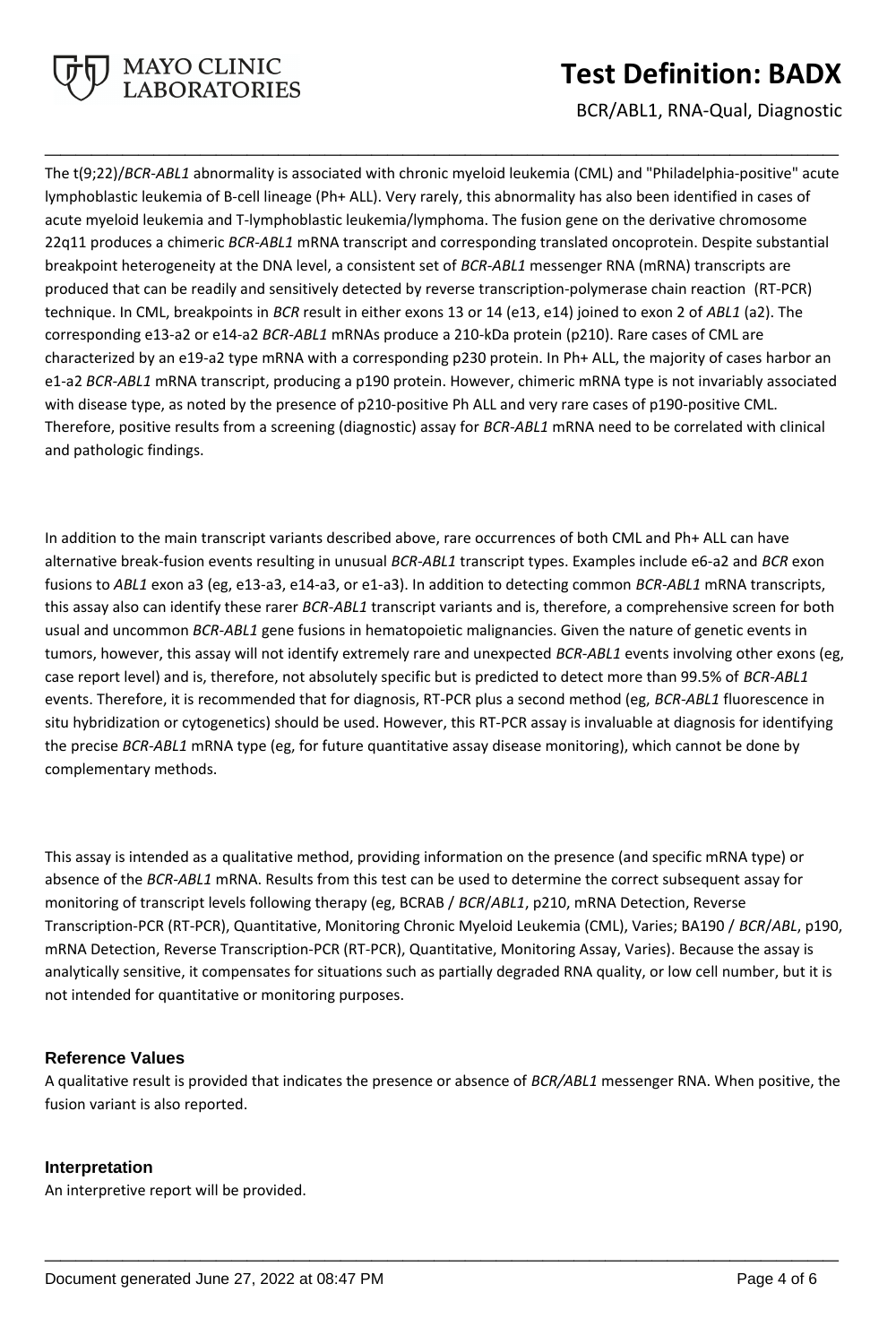

BCR/ABL1, RNA-Qual, Diagnostic

When positive, the test identifies the specific messenger RNA fusion variant present to guide selection of an appropriate monitoring assay.

**\_\_\_\_\_\_\_\_\_\_\_\_\_\_\_\_\_\_\_\_\_\_\_\_\_\_\_\_\_\_\_\_\_\_\_\_\_\_\_\_\_\_\_\_\_\_\_\_\_\_\_**

Monitoring is available for common p210 or p190 fusion variant detected.

-Common fusion variants detected: e13-a2 or e14-a2 (p210), e1-a2 (p190), and e6-a2 (p205\*)

-Rare fusion variants detected: e13-a3 (p210), e14-a3 (p210), e1-a3 (p190), e19-a2 (p230)

-Potential rare fusions detected: e12-a3, e19-a3

\*This is formerly observed as the e6-a2 (p185) fusion form.

#### **Cautions**

No significant cautionary statements

#### **Clinical Reference**

1. Burmeister T, Reinhardt R: A multiplex PCR for improved detection of typical and atypical BCR-ABL fusion transcripts. Leuk Res 2008 Apr;32(4):579-585

2. Melo JV: The diversity of BCR-ABL fusion proteins and their relationship to leukemia phenotype. Blood. 1996 Oct 1;88(7):2375-2384

3. Melo JV: BCR-ABL gene variants. Baillieres Clin Haematol. 1997 Jun;10(2):203-222

4. Tefferi A: The classic myeloproliferative neoplasms: Chronic myelogenous leukemia, polycythemia vera, essential thrombocythemia, and primary myelofibrosis. In: Valle DL, Antonarakis S, Ballabio A, Beaudet AL, Mitchell GA, eds. The Online Metabolic and Molecular Bases of Inherited Disease. McGraw-Hill; 2019, Accessed March 16, 2022. Available at https://ommbid.mhmedical.com/content.aspx?sectionid=225078035&bookid=2709

## **Performance**

## **Method Description**

Total RNA is extracted from the patient's blood or bone marrow at the time of diagnosis and messenger RNA (mRNA) is reverse transcribed into complementary DNA (cDNA). The cDNA is then subjected to polymerase chain reaction (PCR) using 4 separate multiplex reactions. A qualitative result, which will include the relative ratio of target translocation mRNA to control *GUSB* gene mRNA, will be provided. Although this method employs a quantitative PCR platform, the results can be used to evaluate the relative expression levels of the translocation mRNA relative to control mRNA, thus, providing an improved measure of RNA quality in the assay. Reporting of results will be qualitative; either *BCR-ABL1* mRNA positive/detected (with transcript type) or negative/not detected.(Unpublished Mayo method)

**\_\_\_\_\_\_\_\_\_\_\_\_\_\_\_\_\_\_\_\_\_\_\_\_\_\_\_\_\_\_\_\_\_\_\_\_\_\_\_\_\_\_\_\_\_\_\_\_\_\_\_**